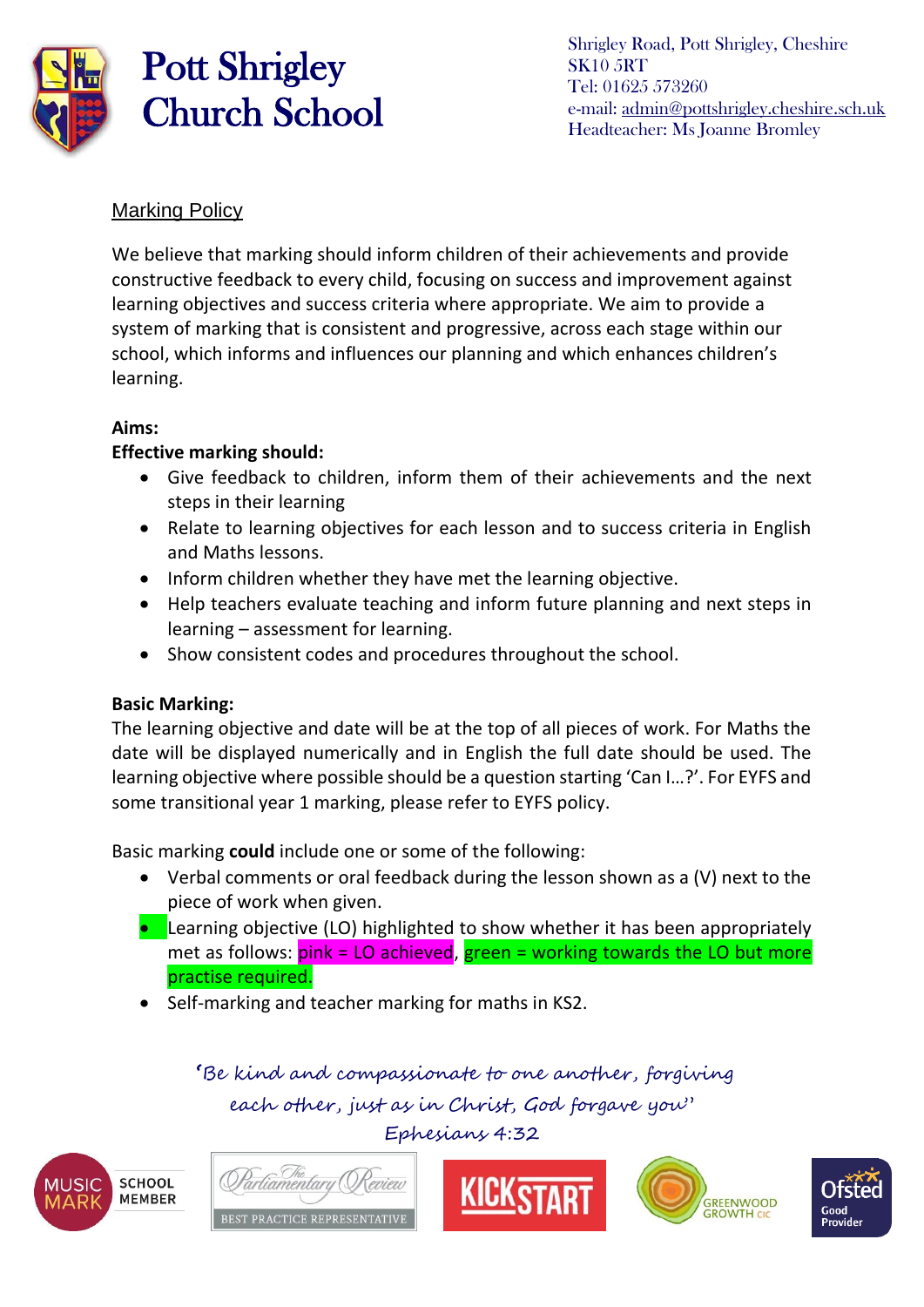

### Pott Shrigley Church School

- Self, peer and simple marking for all subjects in KS2 where appropriate.
- In KS2, some examples of mistakes in writing (highlighted) and maths shown by marking **must be** corrected by the children in blue pen before or during following session. **The children must be given time to absorb their next steps and act upon the feedback.**
- In KS2 a selection of capital letters and full stops must be picked up by the teacher; children must copy out the entire word above the mistake in blue pen.
- If children have worked with support from a teacher or teaching assistant this will be indicated by (S). EYFS will indicate independent learning with (I), supported learning with an (S).
- Teacher will mark using pink pen for positive comments and green pen for target areas – *tickled pink and green for growth.* Staff will model cursive handwriting in their marking comments.
- Teacher will use their professional judgement when marking the children's spellings. In KS2, high frequency words should be picked up and underlined with a squiggly line e.g. whitch. Children will correct these spellings in blue pen. In KS1, teachers highlight one high frequency word and children correct using a blue crayon in Y1 moving towards blue pen in Y2 once they are ready..

#### **Diagnostic Marking KS2**

- Marking will be detailed, relevant and clear.
- For years 2 and 6, spelling mistakes will need to be highlighted in the margin, working towards the standards required for self-correction at the end of both key stages.
- The teacher will tick the appropriate boxes on success criteria/checklist if used, to help the child understand the features of the text type and what they have accomplished.
- The teacher will put the next steps in child friendly language. Teachers will use the next step symbol to show children what they must do to improve.
- KS2 children should respond to feedback in blue pen and rewrite any sections highlighted in green according to the next steps they have been given.

### **KS1 Marking**

 **'**Be kind and compassionate to one another, forgiving each other, just as in Christ, God forgave you" Ephesians 4:32